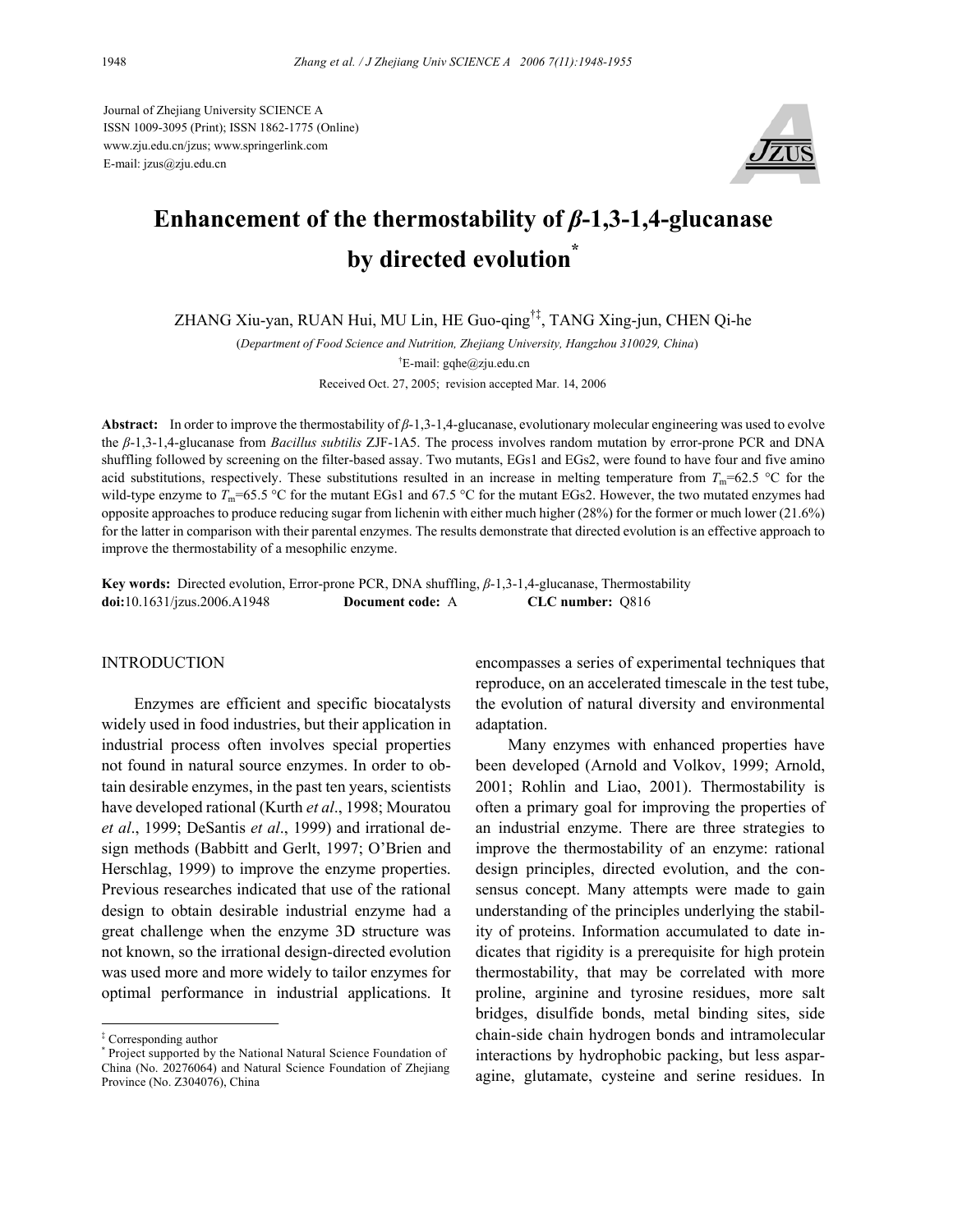addition, higher thermostability may be correlated with a large fraction of residues in *α*-helices.

*β*-1,3-1,4-glucan is abundant in the endosperm cell walls of barley, rye, sorghum, rice and wheat and is composed of a polymer of glucose monomers linked by  $\beta$ -1,3- and  $\beta$ -1,4-glycosidic bonds in an irregular fashion (Woodward *et al*., 1983; Edney *et al*., 1991). Barley *β*-glucan can be dissolved in water and often has high solution viscosity due to its unique structure. The released *β*-glucan during mashing may cause severe problems such as reduced yields of extracts and lower filtration rates, as well as the appearance of gelatinous precipitates in finished beer (Fincher, 1975; Scott, 1972). When barley is used as feedstuff, barley *β*-glucan can cause high intestinal viscosity, which affects the digestibility of feed and absorption of nutrition (Planas, 2000). Because endogenous *β*-1,3-1,4-glucanases are heat inactivated during malting, the addition of exogenous enzymes during mashing or malting or feed preparation is an efficient way to reduce the negative effects of barley *β*-glucan. Bacterial *β*-1,3-1,4-glucanase, which has similar specificity to the *β*-1,3-1,4-glucanase found in malted barley, is an important industrial enzyme and often added to reduce viscosity during mashing (Godfrey and Reinchelt, 1983). In animal feedstuff, especially for broiler chickens and piglets, the addition of enzymatic preparations containing bacterial *β*-1,3-1,4-glucanases can improve digestibility of barley-based diets, and reduce sanitary problems. However, the thermostablility of *β*-1,3-1,4-glucanase still cannot satisfy the industrial requirements.

In this study, random mutagenesis and screening were used to search for novel *β*-1,3-1,4-glucanase with higher thermostablility. In addition, DNA shuffling and screening at higher temperature were applied to accumulate beneficial mutations from the first generation mutants. The preparation of *β*-1,3-1,4-glucanase variants with high thermostablility is described.

## MATERIALS AND METHODS

#### **Enzymes, reagents, bacteria and plasmids**

Restriction enzymes, *Taq* DNA polymerase, *Pfu*  DNA polymerase, DNase I, T4 DNA ligase and DNA marker were purchased from Takara Shuzo. Lichenin was the product of Sigma (St. Louis, MO, USA). Reagents were purchased from Sangon, Shanghai, China. All other medium components were purchased from Difco. The plasmid vector pET28a (+) and strain *E*. *coli* BL21 (DE3) were from Invitrogen. *E*. *coli* BL21 containing plasmids carrying *β*-1,3-1,4-glucanase gene was stored in −20 °C refrigerator. Cells were grown routinely in Luria-Bertani (LB) liquid or on LB solid medium, as described by Sambrook *et al*.(1989). All media were supplemented, if necessary, with 50 μg/ml kanamycin.

#### **Error-prone PCR**

Random mutations were introduced by error-prone PCR. Two oligonucleotides flanked by *Bam*HI and *Hin*dIII restriction sites, 5′- GGGGGATCCATGCCTTATTCTGAAACG-3′ and 5′-GGGAAGCTTATTTACAGAGGGGAGAA-3′, were used as forward and reverse primers, respectively. The conditions of error-prone PCR were optimized to obtain the desired level of mutations  $(1-2)$ amino acid substitutions). A 100 µl reaction mixture contains 10 mmol/L Tris-HCl (pH 8.3), 50 mmol/L KCl, 7 mmol/L  $MgCl_2$ , 0.1~0.5 mmol/L  $MnCl_2$ , 0.2 mmol/L dATP, 0.2 mmol/L dGTP, 1.0 mmol/L dCTP, 1.0 mmol/L dTTP, 20×10<sup>−</sup><sup>9</sup> mmol/L of each oligonucleotide primer, 2 ng of template DNA, and 5 U of *Taq* polymerase. The mixture was directly subjected to thermal cycling (94 °C for 1 min, 47 °C for 1 min, 72 °C for 1 min, 30 cycles). The mutagenic PCR products were gel purified, digested with *Bam*HI and *Hin*dIII and ligated with the double-digested pET28a (+) with the same restriction enzymes. Strains *E*. *coli* BL21 (DE3) were transformed with the ligated DNA and plated onto LB agar plates containing 50 µg/ml of kanamycin.

#### **DNA shuffling**

DNA digestion was carried out as described by Stemmer (1994) with minor modification. About 6 µg DNA was dissolved into 90 µl distilled water before 10 µl of 10×DNase I buffer (500 mmol/L Tris-HCl, pH 7.4; 100 mmol/L  $MgCl<sub>2</sub>$ ) was added. The mixture was pre-incubated at 15 °C for 15 min. The digestion was initiated by the addition of 0.15 U/µl of DNase I (Takara) and maintained at 15 °C for different time periods. The reaction was stopped by incubating the reaction mixture at 80 °C for 10 min. DNA fragments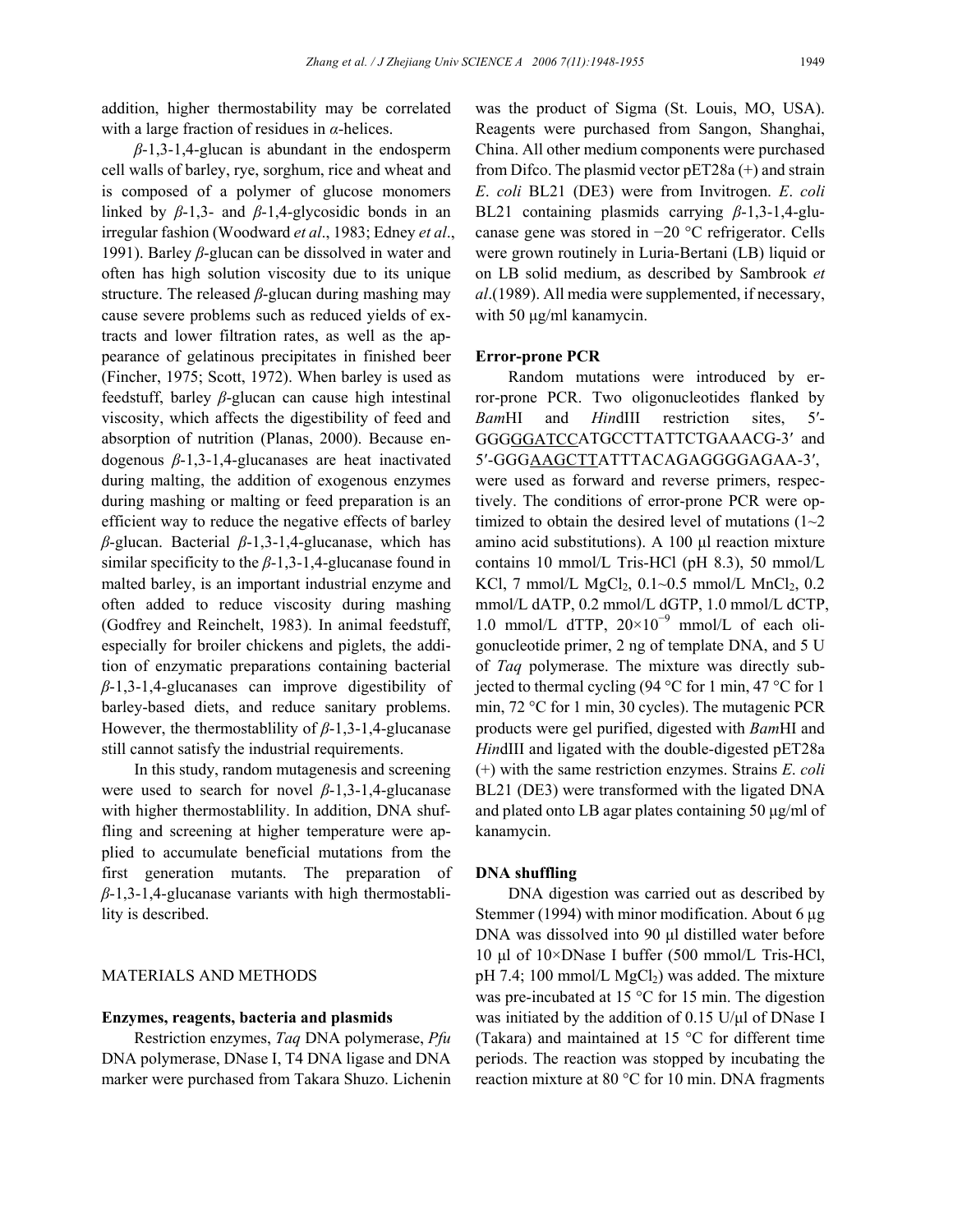of 50~150 bp were purified by inserting a strip of DEAE ion-exchange paper (Whatman) into the gel and running the DNA fragments onto the strip by further electrophoresis. The membrane was removed and the DNA fragments were eluted by incubating the membrane in 20 mmol/L Tris-HCl containing 1.0 mol/L NaCl and 0.1 mmol/L EDTA for 30 min at 65 °C. The DNA fragments were precipitated with ethanol and re-dissolved in water. The reassembly of fragmented DNA and PCR amplification of reassembled products were performed as described by Stemmer (1994).

#### **Screening for thermostable enzymes**

The *E*. *coli* BL21 cells harboring the recombined plasmids were grown on the LB agar plates with IPTG at 37  $\degree$ C for 15 h. After chilling at 4  $\degree$ C for about 30 min, the cells were transferred onto nitrocellulose filters. The original plates were incubated continuously at 37 °C to pick the corresponding strains producing thermostable enzymes. The filter-membranes containing the cells were laid on fresh LB agar plates, and incubated at 37  $\degree$ C for 5 h, then at 4  $\degree$ C for 2 h. The colonies on the filters were lysed as described by Song and Rhee (2000). The filters were treated at a specific temperature for 2 h, then incubated at 50 °C on screening plates containing 1.0% (w/v) agarose gel, 0.1% (w/v) lichenin, 0.004% (w/v) Congo red and 50 µg/ml kanamycin (sulfate). After 2 h, the filters were lifted up and the screening plates were stained with Congo red  $(0.1\%$ , w/v). Then the positive  $\beta$ -1,3-1,4glucanase mutants, corresponding to the transparent halos on the screening plates, were picked up from the replica plates as the strains expressing thermostable enzymes.

## **Purification of the wild-type and mutated** *β***-1,3- 1,4-glucanase**

The culture solution was centrifuged (12 000 r/min, 10 min) to obtain a clear fermentation broth. The resulting supernatant was used as the starting material. Ammonium sulfate was added to the supernatant to achieve 30% saturation. The solution was stored overnight, and centrifuged (10000 r/min) for 30 min. The supernatant was recovered and precipitated by 70% saturated ammonium sulfate. The resulting precipitate was recovered by centrifugation (10000 r/min, 30 min), dissolved in phosphate buffer solution (50 mmol/L, pH 6.0), and dialyzed against the same buffer solution to remove the ammonium sulfate at 4 °C. The dialyzate was collected, concentrated and placed on a DEAE-Cellulose column (2 cm  $\times$ 60 cm) which had been equilibrated previously with phosphate buffer (20 mmol/L, pH 6.0) containing 30 mmol/L NaCl. The column was washed with the same buffer, followed by elution with a linear concentration gradient from 30~300 mmol/L NaCl in the same buffer. Fractions (2.0 ml each) were collected at a flow rate of 15 ml/h. Each fraction was monitored by the absorbance at 280 nm. The active fractions were dialyzed, concentrated and stored at 4 °C.

#### **Assay of** *β***-1,3-1,4-glucanase activity**

The activity of *β*-1,3-1,4-glucanase was measured by a modified method described by Cantwell and McConnell (1983). The enzyme was appropriately diluted with PBS (0.2 mol/L, pH 6.0). An aliquot of prepared 0.1 ml enzyme solution was added to 0.9 ml substrate solution (2 mg/ml lichenin) which was pre-incubated at 50 °C for 10 min, and incubated at 50 °C exactly for 10 min. The reaction was stopped by adding 1.5 ml dinitrosalicylic acid solution and boiling for 5 min. Then, the mixture was cooled immediately with cold water and added to 25 ml with distilled water. The amount of reducing sugar was calculated by the absorption value at 540 nm. One unit of activity was defined as the amount of enzyme capable of producing 1 µmol reducing sugar per minute (using maltose as reference) under the above conditions.

# **Thermostability of native and evolved** *β***-1,3-1,4 glucanase**

For determination of enzyme thermostability, 0.1 mg of the purified enzyme was diluted in PBS (0.2 mol/L, pH 6.0) and incubated at different temperatures for 20 min. The sample solution was then cooled immediately in an ice bath. The remaining *β*-1,3-1,4 glucanase activity was measured as described in "enzyme assay".

# RESULTS AND DISCUSSION

#### **Random mutagenesis of** *β***-1,3-1,4-glucanase gene**

Error-prone PCR was used to introduce random mutations into the  $\beta$ -1,3-1,4-glucanase gene due to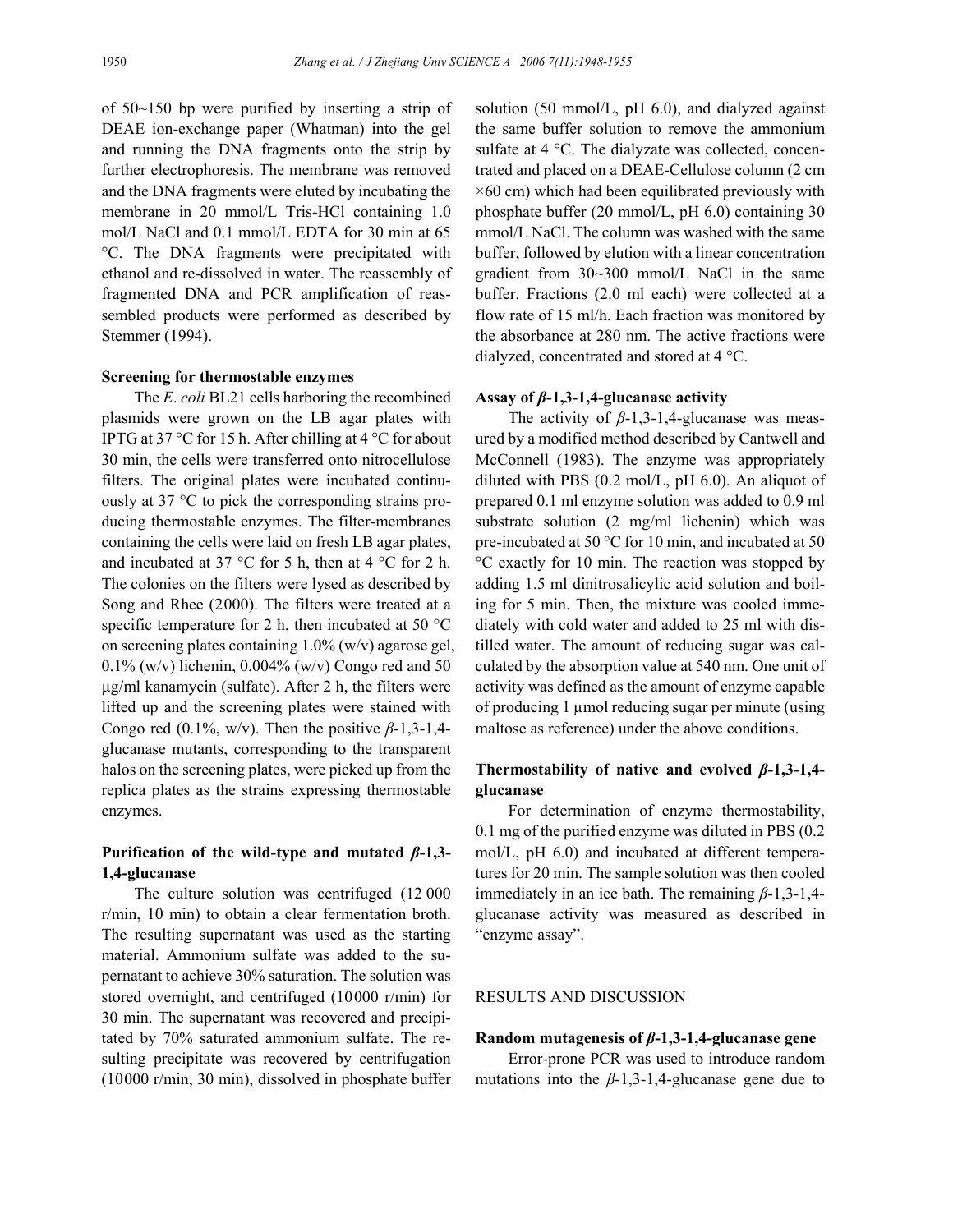the reduced fidelity of *Taq* polymerase. Error-prone PCR was performed by increasing the concentration of  $Mg^{2+}$ , adding  $Mn^{2+}$ , increasing and unbalancing the concentrations of the four dNTP's, and increasing the concentration of *Taq* polymerase. Wan *et al*.(1998) found that the  $Mn^{2+}$  concentration in the reaction solution was a decisive factor for random mutagenesis; the mutagenesis rate could be finely tuned by controlling the concentration of  $Mn^{2+}$ . Additionally, the  $Mn^{2+}$  concentration affected the amount of PCR product, so the amount of mutated product was firstly determined at different  $Mn^{2+}$  concentrations (Fig.1). The results showed that the amount of PCR product was noticeably less than that of the non-mutagenized reaction when the  $Mn^{2+}$  concentration was higher than 0.3 mmol/L. This might be due to the fact that minimal amount of  $Mn^{3+}$  oxidized from  $Mn^{2+}$  inhibits the *Taq* polymerase activity.

To probe the effect of  $Mn^{2+}$  concentration on the mutation rate of bgls gene, five mutant pools were constructed by ligating the mutated gene, amplified at 0.0, 0.1, 0.2, 0.3 and 0.5 mmol/L  $Mn^{2+}$ , with plasmid pET28a (+), and transforming the recombined plasmid



Fig.1 Effect of Mn<sup>2+</sup> concentration on the error-prone **PCR product** 

M: DL2000; Lane 1: Standard PCR control; Lanes 2~5: Error-prone PCR with 0.5, 0.3, 0.2, 0.1 mmol/L  $Mn^{2+}$ , respectively

into *E*. *coil* BL21. Four or five colonies from each mutant pool were picked randomly and subjected to DNA sequencing. The relations between  $Mn^{2+}$  concentration and the mutagenic rate are shown in Table 1.

The results indicated that the error-prone PCR system had a null mutation rate (about 0.05%) which increased with increasing  $Mn^{2+}$  concentration. 0.3 mmol/L  $Mn^{2+}$  should be the proper concentration for the error-prone PCR system. Under the mutagenic conditions, the PCR reaction gave a mutation rate of 2~3 base substitutions per *β*-1,3-1,4-glucanase gene corresponding to about  $1~2$  amino acid substitutions per *β*-1,3-1,4-glucanase. However, all possible mutations might not be represented equally in the thermostable variants (Table 2). Of the 32 mutations in the sense strand of bgls gene, 26 resulted from the conversion of A and T, and transitions outnumbered transversions 20 to 12, with 16 transitions of  $A \rightarrow G$ and  $T\rightarrow C$ .

Furthermore, the annealing temperature of the error-prone PCR should be lower than that of normal PCR, and the mutagenized PCR products tend to polymerize to high molecular polymers. Although the causative reason for polymerizing is not clear, the polymers can be unpolymerized by incubation at 94 °C for 5 min (Fig.2).

Under the above error-prone PCR conditions, *β*-1,3-1,4-glucanase gene was used as the template. A

| Table 1 The mutation rate at different $Mn^{2+}$ concentrations |
|-----------------------------------------------------------------|
|-----------------------------------------------------------------|

| $Mn^{2+}$ concentration Nucleotide substi- |                 | Amino acid            |
|--------------------------------------------|-----------------|-----------------------|
| (mmol/L/30 cycles)                         | tutions $(\% )$ | substitutions $(\% )$ |
| 0.00                                       | 0.05            | 0.030                 |
| 0.10                                       | 0.07            | 0.045                 |
| 0.20                                       | 0.12            | 0.080                 |
| 0.30                                       | 0.23            | 0.150                 |
| 0.50                                       | 0.35            | 0.240                 |
|                                            |                 |                       |

**Table 2 Mutations found in the sense strand of all sequenced mutants of the bgls gene after PCR random mutagenesis**

|           |   |    | <b>Mutations</b> |    |              | Types of mutations |             |
|-----------|---|----|------------------|----|--------------|--------------------|-------------|
| Wild-type |   | ⌒  |                  | G  | Transitions  | Transversions      | Total       |
|           |   |    | 10               |    |              | 10                 | 14(44%)     |
|           |   |    |                  |    |              |                    | 4(12%)      |
| A         | 0 |    |                  | 12 | 12           |                    | 12 (38%)    |
| G         |   |    |                  |    |              |                    | 2(6%)       |
| Total     |   | 32 |                  |    | $20(62.5\%)$ | 12(37.5%)          | $32(100\%)$ |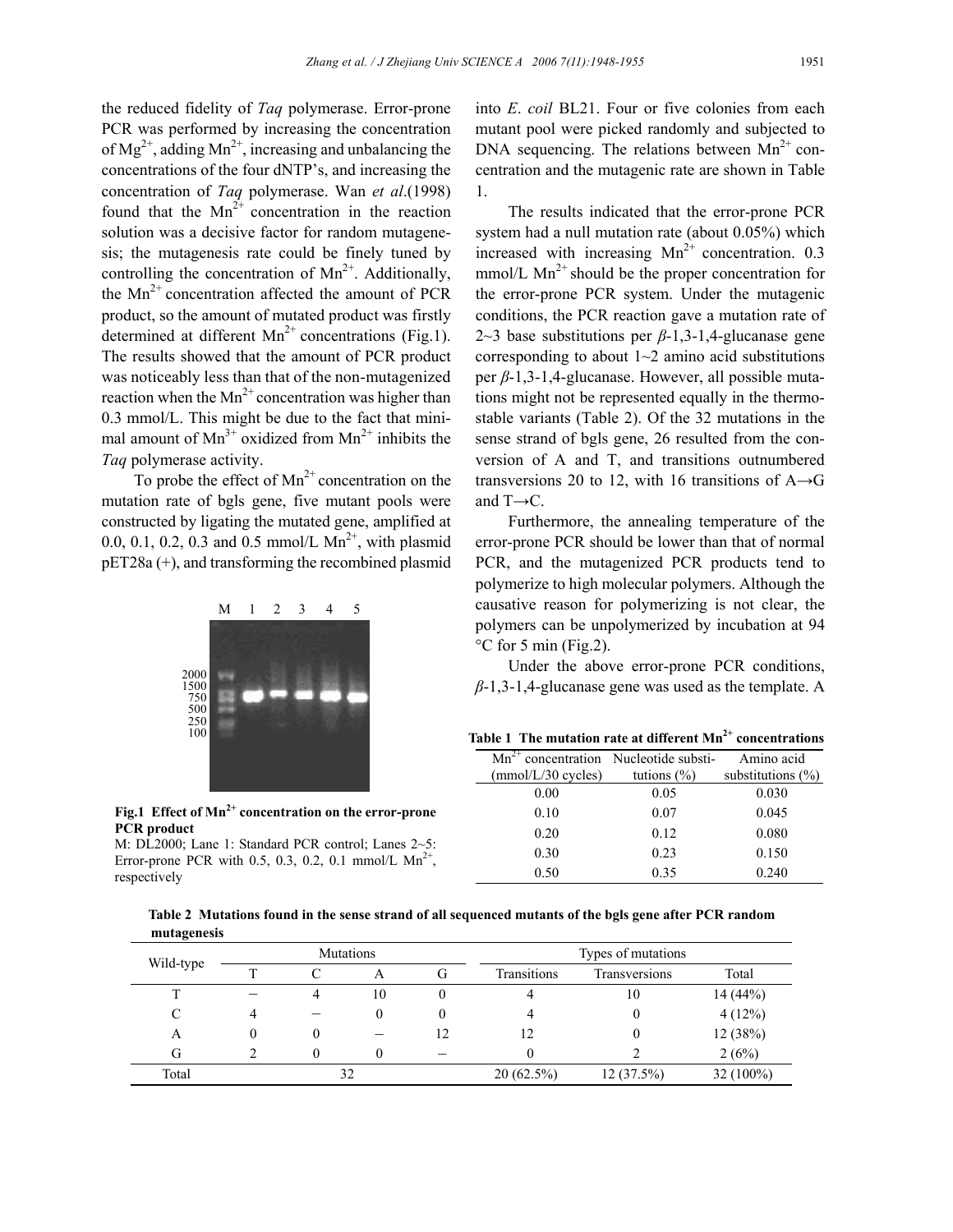mutant library comprising about 8000 colonies was established. The library was screened by the filter-based visual screening method after being heat-treated at 100 °C for 2 h, which was found to be sufficient to inactivate the wild-type *β*-1,3-1,4-glucanase. Eight positive variants with enhanced thermostability were isolated and named as EGe1, EGe2, EGe3, EGe4, EGe5, EGe6, EGe7, and EGe8. Sequence of these mutants revealed the following amino acid changes: EGe1 (F45L), EGe2 (S43T, P204L), EGe3 (N66A), EGe4 (M69I, N198V), EGe5 (N66A, D163A), EGe6 (M57V, N157I), EGe7 (H233E), EGe8 (Q47E).

### **Shuffling positive variants with enhanced thermostability**

In order to combine the beneficial mutations





generated by error-prone PCR into one gene clone, the genes of the eight improved mutants were subjected to DNA shuffling, in the process of which the time of DNase I digestion was crucial for the success of DNA fragmentation. The DNA mixture was digested at 15 °C for different time periods and agarose electrophoresis (2%) was used to estimate the amount and the molecular size of the fragments (Fig.3). The results showed that the proper digestion time was 1~3 min when approximately 6 µg DNA was digested with 0.15 unit of DNase I at 15 °C. If the reaction time lasted over 3 min, the amount of fragments  $(50-150)$ bp) tended to decrease and the molecular size of the fragments tended to become shorter.

Fig.4 shows the flowchart and the results of DNA shuffling of  $β-1,3-1,4$ -glucanase gene. It includes PCR amplification of the eight mutated genes;



**Fig.3 The molecular size of DNA fragments digested by DNase I for different time** 

M: DL2000; Lane 1: 1 min; Lane 2: 2 min; Lane 3: 3 min; Lane 4: 4 min; Lane 5: 5 min; Lane 6: 6 min; Lane 7: 7 min



**Fig.4 The flowchart and the results of DNA shuffling of** *β***-1,3-1,4-glucanase gene** 

A: 849 bp DNA fragment encoding *β*-glucanase was amplified by PCR; B: The bgls gene was digested with DNase I into random small fragments; C: 50~100 bp fragments were purified and reassembled by PCR in the absence of primers; D: Additional cycles of PCR in the presence of primers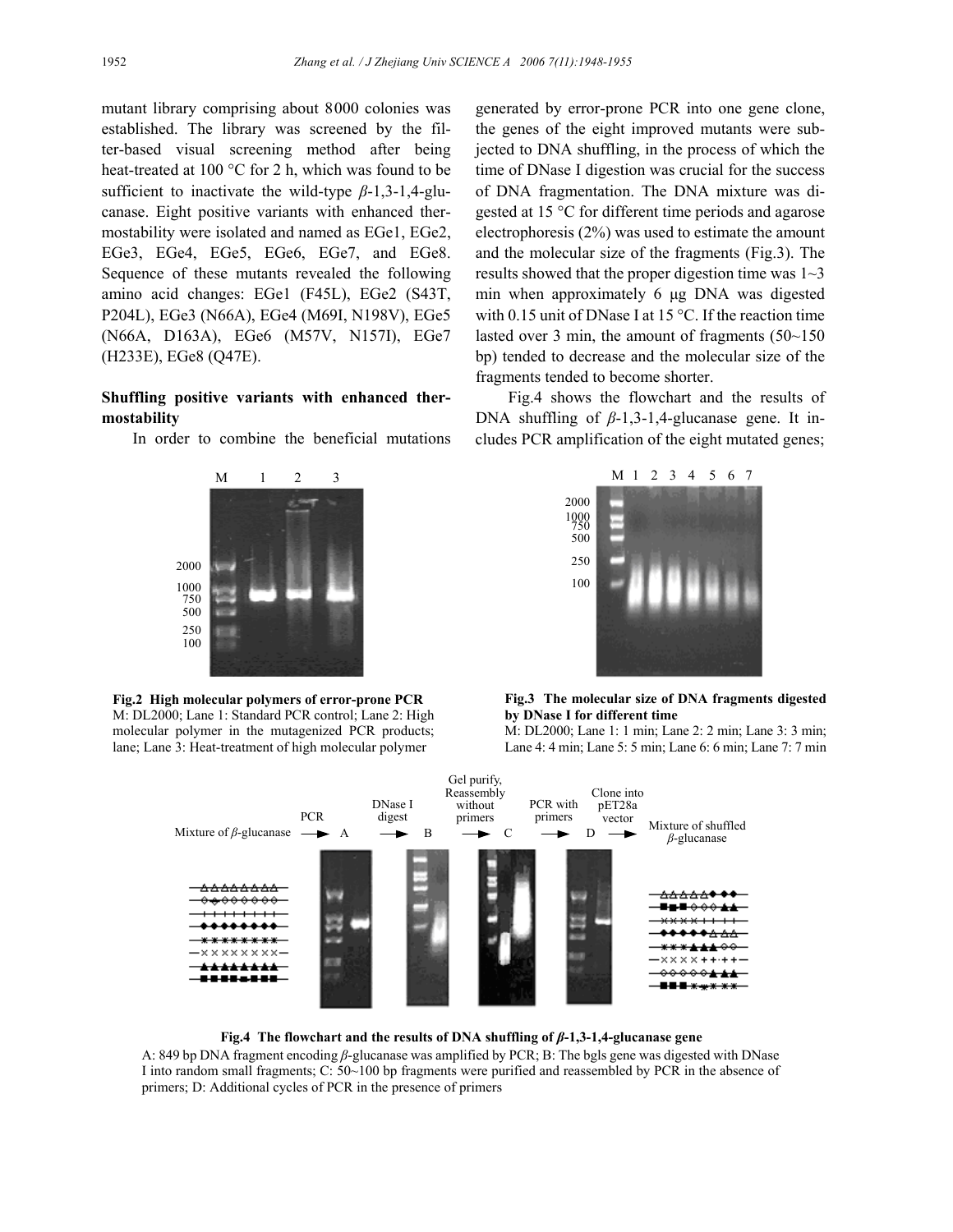digestion of the PCR products into random small DNA fragments with DNase I; purification of 50~150 bp DNA fragments from 2% agarose gel; reassembly of the DNA fragments in a PCR-like reaction without primers; PCR amplification of the reassembled products by standard PCR; followed by cloning into the vector and selection by filter-based visual screening method.

Under the above DNA shuffling conditions, a mutant library comprising about 16000 colonies was established. The library was screened by the filter-based visual screening method after being heat-treated at 110 °C for 2 h, which was found to be sufficient to inactivate the first generation of mutants. Finally, two thermostable *β*-1,3-1,4-glucanases were isolated, designated as EGs1 and EGs2. DNA sequences of the thermostable *β*-1,3-1,4-glucanase genes were determined. They had the following amino acid substitutions: EGs1 (S43T, N66A, M69I, N198V), EGs2 (F45L, Q47E, M57V, D163A, H233E). Also the effects of these mutations on the thermostability of *β*-1,3-1,4-glucanase were evaluated using a variety of proposed mechanisms for the enhanced thermostability (Vieille and Zeikus, 2001). Amino acid residues with polar side chains were substituted for those with nonpolar hydrophobic side chains except the S43T substitution in all of the mutations of EGs1. The alanine, isoleucine and valine substitutions may allow for tighter packing in hydrophobic cores and S43T might be a silent mutation. In general, the thermostability of EGs1 could be ascribed to the changes during which the hydrophobic amino acids increase the tightness of the hydrophobic core packing. By contrast, EGs2 had five amino acids substitutions. The two glutamic acid substitutions might form ionic pairs with nearby amino acids, and the valine, alanine and the leucine substitutions might increase the tightness of the hydrophobic core packing. Similarly the increased thermostability of EGs2 might be due to a combination of increased ionic pairing and hydrophobic strength.

## **Characterization of the thermostable** *β***-1,3-1,4 glucanase**

Wild-type and mutated *β*-1,3-1,4-glucanase were purified from culture solution by two-step precipitation with ammonium sulfate, and ion-exchange DEAE-Cellulose chromatogram. The final products

gave a single band on SDS-PAGE with a molecular mass of about 27 kDa.

The kinetic parameters of these enzymes in the hydrolysis reaction of lichenin were measured (Table 3). The Michaelis constants  $(K<sub>m</sub>)$  of the mutant EGs1 and EGs2 enzymes were 6.56 mg/ml and 6.89 mg/ml, which was almost the same as the wild-type value of 6.35 mg/ml. The maximal velocities  $(V_{\text{max}})$  of the mutant EGs1 and EGs2 enzymes were 356  $\mu$ mol/ (mg⋅min) and 238 µmol/(mg⋅min), respectively, which was much higher (by 28%) or lower (by 21.6%) than the wild-type value of 278 µmol/(mg⋅min). The results indicated that the affinity for lichenin of the two mutated enzymes was almost unchanged, but the catalytic activity on lichenin was changed. The catalytic activity of EGs1 was increased and the catalytic activity of EGs2 was decreased.

**Table 3 Kinetic parameters of the wild-type enzyme and the mutated enzymes** 

| Strain       | $K_{\rm m}$ (mg/ml) | $V_{\text{max}}$ (µmol/(mg·min)) |
|--------------|---------------------|----------------------------------|
| Wild-type    | 6.35                | 278                              |
| EGS1 variant | 6.56                | 356                              |
| EGS2 variant | 689                 | 238                              |

The thermostability of these enzymes was assessed by measuring their remaining enzymatic activities after incubating them at various temperatures for 20 min. To evaluate the effect of different temperatures on the enzyme activity, enzyme reactions were initiated at 30 °C, 40 °C, 50 °C, 55 °C, 60 °C, 65 °C and 70 °C by using the purified enzyme. The results showed that the thermostability of EGs1 and EGs2 enzymes was shifted upward by 3  $\degree$ C and 5  $\degree$ C compared with that of the wild-type enzyme (Fig.5a). The specific activity of the mutants approached to their maximum value at 60  $^{\circ}$ C (Fig.5b). This indicated that the optimal temperatures  $(T_{\text{out}})$  of EGs1 and EGs2 enzymes were both at 60 °C, which was increased by 5 °C compared with that of the wild-type enzyme.

#### **CONCLUSION**

The purpose of this study is to create a thermostable *β*-1,3-1,4-glucanase through directed evolution method involving random mutation by error-prone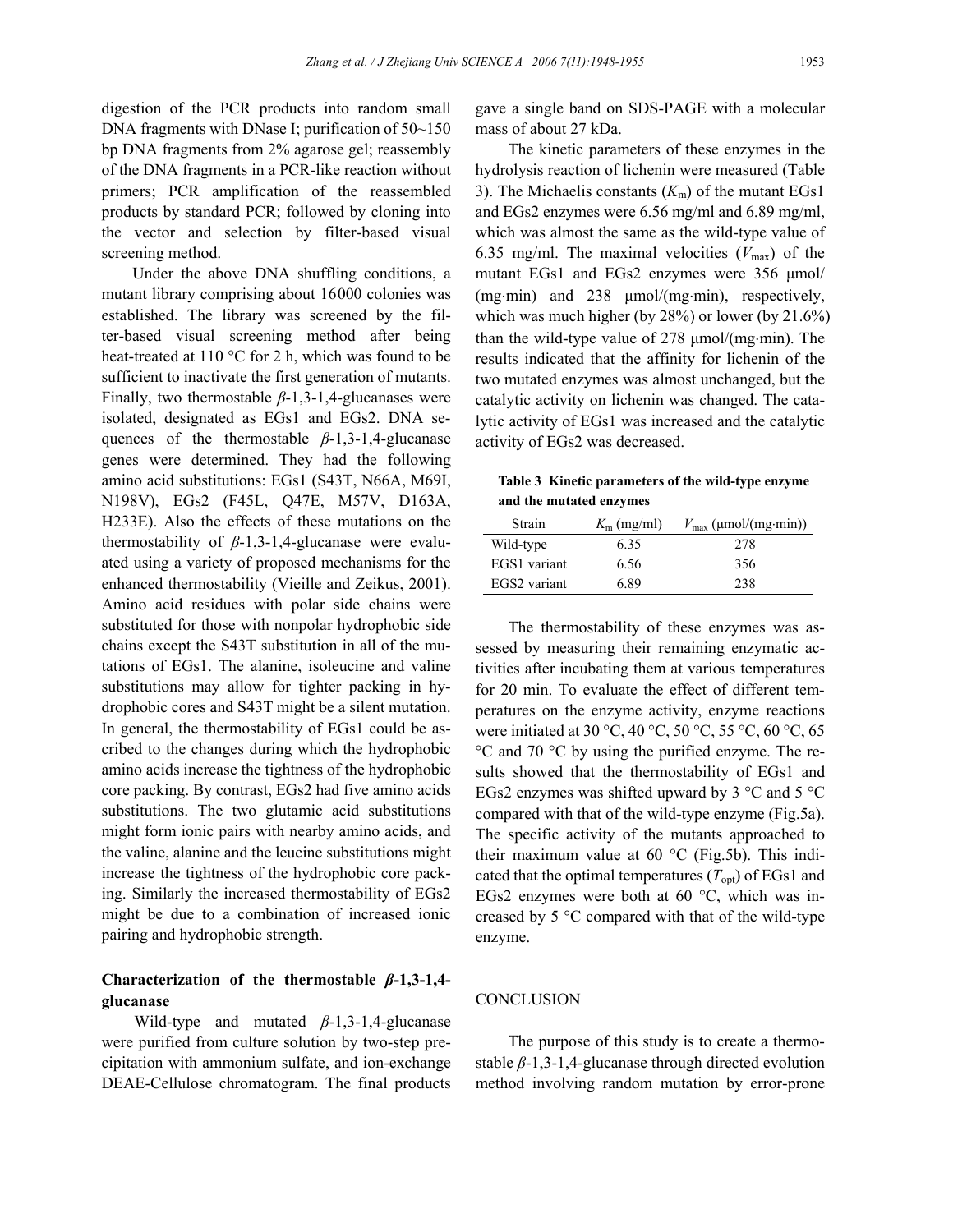

**Fig.5 The thermostability (a) and the optimum temperature (b) of natural (** $\circ$ **) and evolved**  $\beta$ **-1,3-1,4glucanase (∆: EGs1; □: EGs2)** 

PCR and DNA shuffling followed by screening for increased thermostable mutants on the screening plates. In the random mutation reaction system,  $Mn^{2+}$ concentration is a decisive factor for the mutation rate. Error-prone PCR reaction system containing 0.3 mmol/L Mn<sup>2+</sup> produced 2~3 base substitutions per  $\beta$ -1,3-1,4-glucanase gene corresponding to about  $1 \sim 2$ amino acid substitutions per *β*-1,3-1,4-glucanase. The beneficial mutations generated by error-prone PCR were combined into one gene through DNA shuffling, during which the DNase I digestion time is crucial to the DNA fragmentation. One to three minutes is proper when  $0.15$  U/µl DNase I is used for about 6 µg DNA. Under these conditions, the DNA is digested into small fragments  $( $200$  bp), and the amount of$ about 100 bp fragments is the largest.

Through random mutation, DNA shuffling and filter-based screening, two thermostable mutants were obtained. Analysis of the amino acid substitutions indicates that there is no single mechanism that is responsible for the remarkable stability of the thermostable enzymes. They may be stabilized by tight packing of the hydrophobic core, or formation of ionic pairs, hydrogen bonds, disulfide bonds, etc. Different enzymes possess particular thermostability from different evolutionary pathways.

The results of the characterization of the thermostable *β*-1,3-1,4-glucanases indicated that the ability of the thermostable EGs1 enzyme to produce reducing sugar from lichenin was enhanced in comparison with the parental enzyme. The results also demonstrated that enhancing the thermostability does not necessarily result in the loss of the low-temperature activity of the enzyme; and that directed evolution is an effective approach to improve the thermostability of a mesophilic enzyme.

#### **References**

- Arnold, F.H., 2001. Combinatorial and computational challenges for biocatalyst design. *Nature*, **409**(6817):253-257. [doi:10.1038/35051731]
- Arnold, F.H., Volkov, A.A., 1999. Directed evolution of biocatalysts. *Curr. Opin. Chem. Biol.*, **3**(1):54-59. [doi:10.1016/S1367-5931(99)80010-6]
- Babbitt, P.C., Gerlt, J.A., 1997. Understanding enzyme superfamilies: chemistry as the fundamental determinant in the evolution of new catalytic activities. *J. Biol. Chem.*, **272**(49):30591-30594. [doi:10.1074/jbc.272.49.30591]
- Cantwell, B.A., McConnell, D.J., 1983. Molecular cloning and expression of *Bacillus subtilis β*-glucanase gene in *Escherichia coli. Gene*, **23**(2):211-219. [doi:10.1016/ 0378-1119(83)90053-7]
- DeSantis, G., Shang, X., Jones, J.B., 1999. Toward tailoring the specificity of the S1 pocket of subtilisin B. lentus: chemical modification of mutant enzymes as a strategy for removing specificity limitations. *Biochemistry*, **38**(40):13391-13397. [doi:10.1021/bi990861o]
- Edney, M.J., Marchylo, B.A., Macgregor, A.W., 1991. Structure of total barley-glucan. *J. Inst. Brew.*, **97**(1):39-44.
- Fincher, G.B., 1975. Morphology and chemical composition of barley endosperm cell walls. *J. Inst. Brew.*, **81**(2): 116-122.
- Godfrey, T., Reinchelt, J., 1983. Industrial Enzymology. McMillan, London, p.466.
- Kurth, T., Grahn, S., Thormann, M., Ullmann, D., Hofmann, H.J., Jakubke, H.D., Hedstrom, L., 1998. Engineering the S1' subsite of trypsin: design of a protease which cleaves between dibasic residues. *Biochemistry*, **37**(33): 11434-11440. [doi:10.1021/bi980842z]
- Mouratou, B., Kasper, P., Gehring, H., Christen, P., 1999. Conversion of tyrosine phenol-lyase to dicarboxylic amino acid beta-lyase, an enzyme not found in Nature. *J. Biol. Chem.*, **274**(3):1320-1325. [doi:10.1074/jbc.